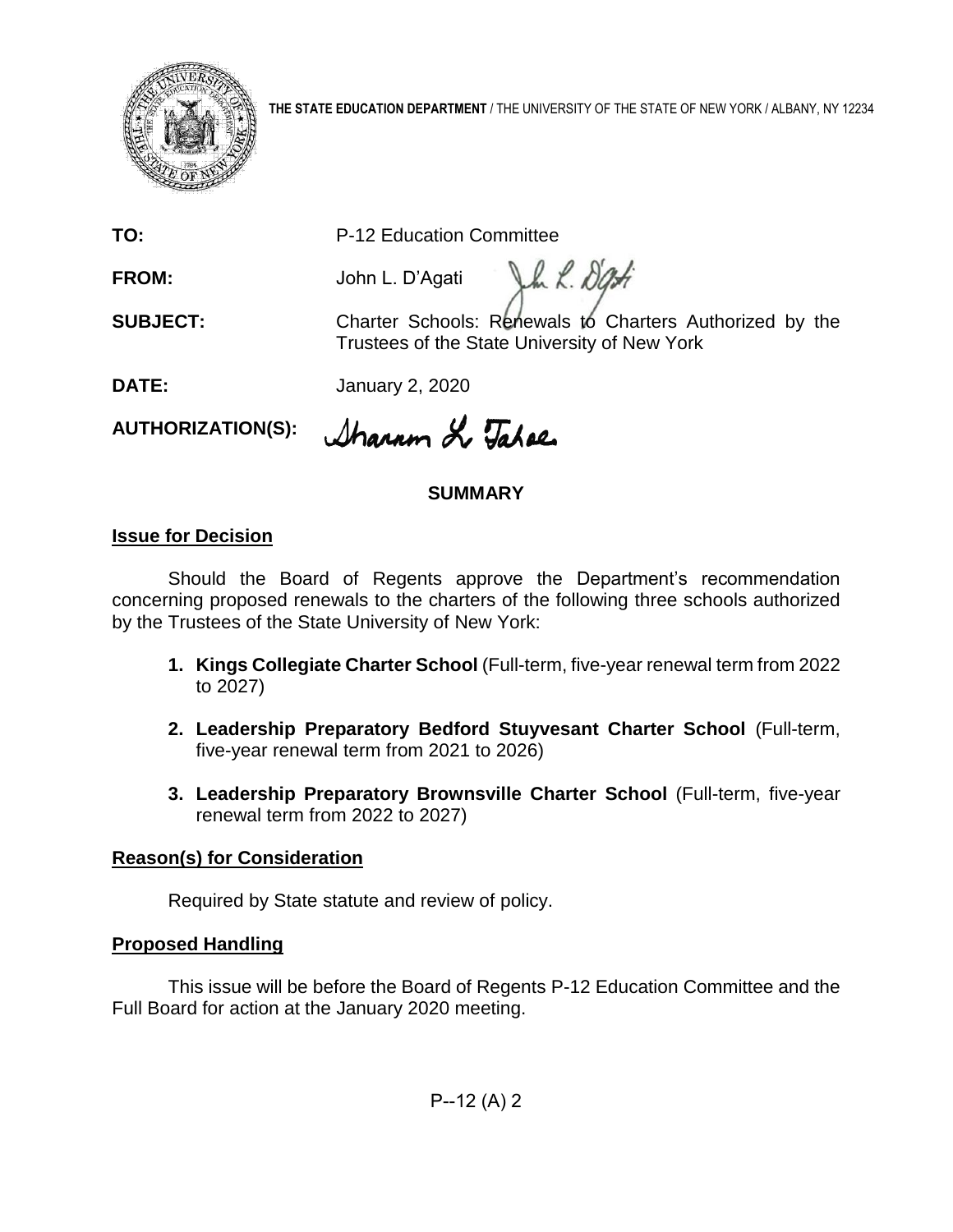#### **Procedural History**

On October 15, 2019, the Trustees of the State University of New York ("the Trustees" or "SUNY") approved the renewal charters which are being presented to the Board of Regents for approval and issuance pursuant to Article 56 of the Education Law.

Over the past few years, SUNY has approved early renewals several times; each time, the Board of Regents has voted to send the proposed charters back with comments for SUNY's reconsideration (see "Related Regents Items"); and each time, SUNY has voted to resubmit the items to the Board of Regents without modification.

#### **Background Information**

The Department forwards the proposed renewal charters for the above charter schools, as proposed by SUNY as a charter school authorizer under Article 56 of the Education Law.

Pursuant to Education Law §2852, the Board of Regents has the authority to issue charters to all charter schools in New York State. The process for schools authorized by SUNY is as follows:

- SUNY recommends that the Board of Regents issue a charter renewal or a revision of an existing charter.
- The proposed charter renewal/revision is sent to the Department, and the Board of Regents has 90 days to act or the proposed charter renewal/revision goes into effect by operation of law. In this case, the proposed renewal charters were initially sent to the Department on November 18, 2019.
- Once a proposed charter is received by the Department, the Board of Regents has three options:
	- 1. Consider the proposed charter and vote on it. If the vote is affirmative, the action is effective immediately, or as otherwise recommended by SUNY.
	- 2. If the proposed charter is not acted upon, the charter renewal will go into effect by operation of law 90 days after the initial submission to the Department.
	- 3. If the Board of Regents chooses not to vote in the affirmative, the proposed charter is sent back to SUNY with comments. SUNY must reconsider the recommendation and can choose to either resubmit the proposed charter to the Board of Regents with modifications, provided that the applicant consents in writing to such modifications, resubmit the proposed charter to the Board of Regents without modifications, or abandon the proposed charter. If the proposed charter is resubmitted to the Board of Regents, for SUNY-authorized charter schools only, the Board of Regents must approve and issue the proposed charter within thirty (30) days of resubmission. If the Board of Regents fails to do so, the charter shall be deemed approved and issued at the expiration of such period. **This action is recommended by the Department for the proposed renewals.**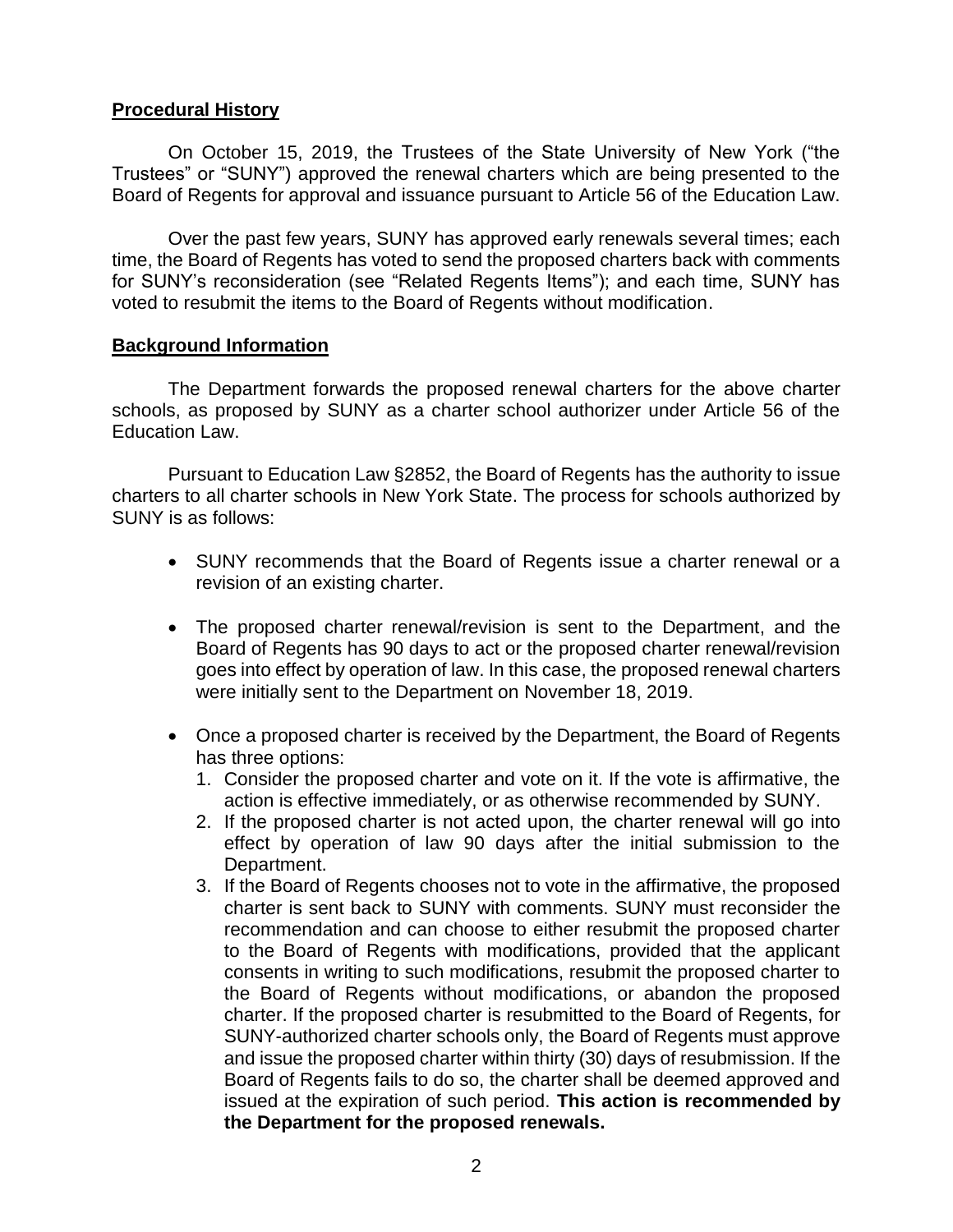The Department's recommendation to return the proposed renewal charters is based on Education Law §2851(4), which provides, "[c]harters may be renewed, upon application, for a term of up to five years..."<sup>1</sup> It has long been the practice of all authorizers, including the SUNY Trustees, to renew charter schools in the academic year in which their charter term expires in order to ensure the most recent data is being used in the renewal evaluation. In this instance, SUNY is departing from this practice.

The SUNY Trustees voted to renew the schools on October 15, 2019. As noted above, the schools' current charter terms will not end until 2021 or 2022, two and three years respectively from the year in which the charter renewal was considered by the SUNY Trustees. It is the Department's position that, based on the relevant provisions of the Charter Schools Act, it is not the intent of the law to allow a charter entity to grant successive future or early renewals.

The law requires<sup>2</sup> the charter entity to make certain specific findings prior to the issuance of a new or renewal charter. In addition, a renewal application must include a report of the progress of the charter school in achieving the educational objectives set forth in the charter, a detailed financial statement, copies of each of the annual reports, and a description of the means by which the school will meet or exceed enrollment and retention targets for students with disabilities, English language learners, and students who are eligible applicants for the free and reduced price lunch program. Reading the statutory renewal requirements, together with the requirement that the term of a proposed renewal may not exceed five years, makes clear that the intent of the law is to maintain quality charter authorizing practices by ensuring that renewal decisions are based on timely data and information that accurately reflects the charter school's performance and health at the time of commencement of the renewal charter.

For the reasons set forth above, the Department recommends that the Board of Regents return the proposed charters to the SUNY Trustees for reconsideration with the following comment and recommendation: Approving the renewal of any charter school years before the expiration of the charter does not allow timely review of the school's educational and fiscal soundness, community support, legal compliance, or means by which the school will meet or exceed enrollment and retention targets for students with disabilities, English language learners, and students who are eligible applicants for the free and reduced price lunch program. The charters should be abandoned, and the schools should be directed to resubmit the application no earlier than one year prior to the expiration of the charter term.

#### **Related Regents Items**

 $\overline{a}$ 

April 2017: [Return of Proposed Early Renewal Charters](https://www.regents.nysed.gov/common/regents/files/417p12a5.pdf) (https://www.regents.nysed.gov/common/regents/files/417p12a5.pdf)

 $^1$  Also see, Education Law  $\S$  2853(1)(a), which states "…[u]pon approval of an application to renew a charter, the board of regents shall extend the certificate of incorporation for a term not to exceed five years…"

<sup>2</sup> Education Law §§ 2851(2) and 2852(2).